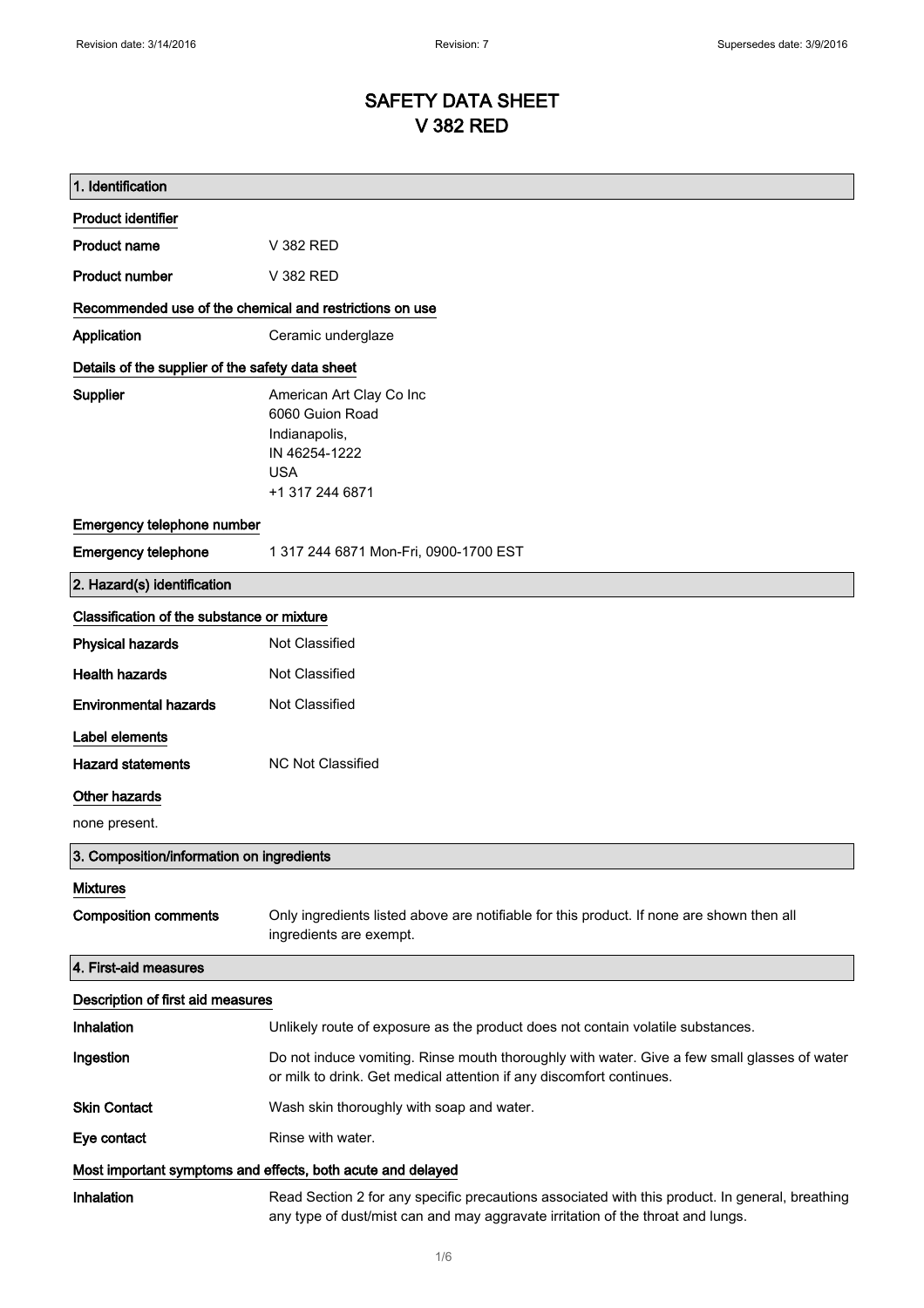| Ingestion                                                    | Read Section 2 for any specific precautions associated with the use of this product. Products<br>with specific warnings about ingestion will give guidance there.                                                                                                                                           |  |
|--------------------------------------------------------------|-------------------------------------------------------------------------------------------------------------------------------------------------------------------------------------------------------------------------------------------------------------------------------------------------------------|--|
| Skin contact                                                 | Read Section 2 for any specific precautions associated with the use of this product. In general<br>most ceramic glazes, clays and special products will tend to have a drying effect on the skin<br>and may cause some sensitivity to users with sensitive skin.                                            |  |
| Eye contact                                                  | Read Section 2 for any specific precautions associated with the use of this product. In general<br>most ceramic and special products contain materials that maybe abrasive to eyes. Keeping<br>materials from contacting the eyes is prudent. If contact does occur, flush with clean water, do<br>not rub. |  |
|                                                              | Indication of immediate medical attention and special treatment needed                                                                                                                                                                                                                                      |  |
| Notes for the doctor                                         | Treat symptomatically.                                                                                                                                                                                                                                                                                      |  |
| 5. Fire-fighting measures                                    |                                                                                                                                                                                                                                                                                                             |  |
| <b>Extinguishing media</b>                                   |                                                                                                                                                                                                                                                                                                             |  |
| Suitable extinguishing media                                 | Use fire-extinguishing media suitable for the surrounding fire.                                                                                                                                                                                                                                             |  |
| Special hazards arising from the substance or mixture        |                                                                                                                                                                                                                                                                                                             |  |
| Specific hazards                                             | The product is not believed to present a hazard due to its physical nature.                                                                                                                                                                                                                                 |  |
| <b>Advice for firefighters</b>                               |                                                                                                                                                                                                                                                                                                             |  |
| for firefighters                                             | Special protective equipment Use protective equipment appropriate for surrounding materials.                                                                                                                                                                                                                |  |
| 6. Accidental release measures                               |                                                                                                                                                                                                                                                                                                             |  |
|                                                              |                                                                                                                                                                                                                                                                                                             |  |
|                                                              | Personal precautions, protective equipment and emergency procedures                                                                                                                                                                                                                                         |  |
| <b>Personal precautions</b>                                  | For personal protection, see Section 8.                                                                                                                                                                                                                                                                     |  |
| <b>Environmental precautions</b>                             |                                                                                                                                                                                                                                                                                                             |  |
| <b>Environmental precautions</b>                             | Please read Section 2 completely. If any environmental warnings such as; H411 or H412 are<br>listed in Section 2, please use appropriate procedures when disposing of product and<br>container. Do not put materials into waterways or sewers.                                                              |  |
| Methods and material for containment and cleaning up         |                                                                                                                                                                                                                                                                                                             |  |
| Methods for cleaning up                                      | Collect spillage for reclamation or absorb in vermiculite, dry sand or similar material.                                                                                                                                                                                                                    |  |
| Reference to other sections                                  | For waste disposal, see Section 13. For personal protection, see Section 8.                                                                                                                                                                                                                                 |  |
| 7. Handling and storage                                      |                                                                                                                                                                                                                                                                                                             |  |
| Precautions for safe handling                                |                                                                                                                                                                                                                                                                                                             |  |
| <b>Usage precautions</b>                                     | Read label before use. Do not eat, drink or smoke when using this product. Good personal<br>hygiene procedures should be implemented. Wash hands and any other contaminated areas<br>of the body with soap and water before leaving the work site.                                                          |  |
| Conditions for safe storage, including any incompatibilities |                                                                                                                                                                                                                                                                                                             |  |
| Storage precautions                                          | Store in tightly-closed, original container in a dry and cool place.                                                                                                                                                                                                                                        |  |
| Specific end uses(s)                                         |                                                                                                                                                                                                                                                                                                             |  |
| Specific end use(s)                                          | The identified uses for this product are detailed in Section 1.2.                                                                                                                                                                                                                                           |  |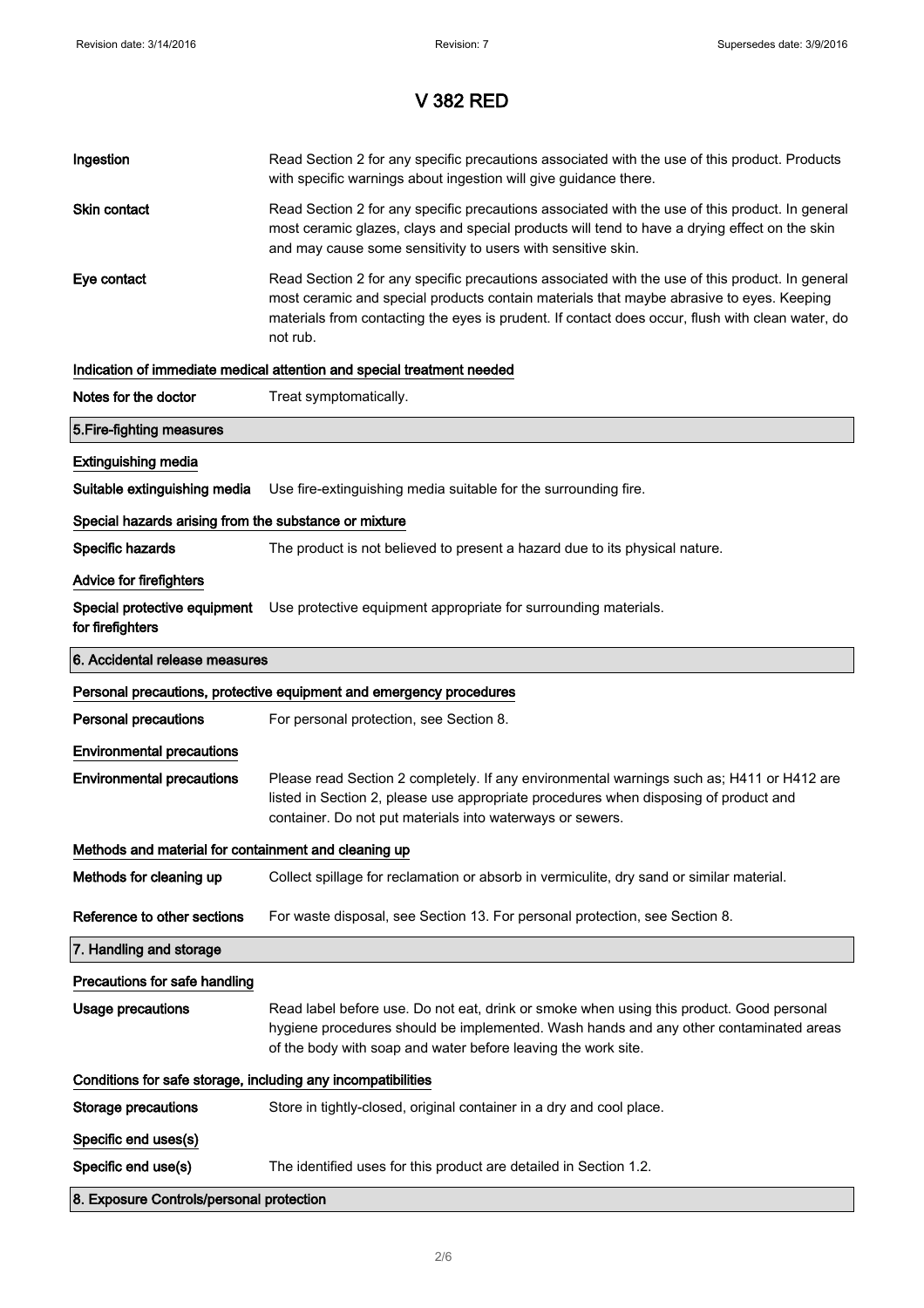| Ingredient comments                 | Only ingredients listed n Section 3 are notifiable for this product. If none are shown then all<br>ingredients are exempt.                                                                                           |
|-------------------------------------|----------------------------------------------------------------------------------------------------------------------------------------------------------------------------------------------------------------------|
| <b>Exposure controls</b>            |                                                                                                                                                                                                                      |
| Appropriate engineering<br>controls | No specific ventilations requirements unless the "FAN" pictogram is shown above or specified<br>in Section 2.                                                                                                        |
| Eye/face protection                 | No specific eye protection required unless the "EYE PROTECTION" pictogram is shown<br>above or specified in Section 2.                                                                                               |
| Hand protection                     | No specific hand protection required unless the "HAND PROTECTION" pictogram is shown<br>above or specified in Section 2.                                                                                             |
| Hygiene measures                    | Using good personal hygiene practices is always appropriate. Keeping a clean work space,<br>cleaning up properly when done, and not eating, drinking or smoking when using this product.                             |
| Respiratory protection              | No specific respiratory protection required unless the "RESPIRATOR" pictogram is shown<br>above or specified in Section 2. Using the appropriate certified protection for the operation is<br>important if required. |

#### 9. Physical and Chemical Properties

#### Information on basic physical and chemical properties

| Appearance                                      | Colored liquid.           |
|-------------------------------------------------|---------------------------|
| Color                                           | Various colors.           |
| Odor                                            | Almost odorless.          |
| <b>Odor threshold</b>                           | No information available. |
| рH                                              | 6-8                       |
| <b>Melting point</b>                            | No information available. |
| Initial boiling point and range                 | No information available. |
| <b>Flash point</b>                              | No information available. |
| <b>Evaporation rate</b>                         | No information available. |
| Flammability (solid, gas)                       | No information available. |
| Upper/lower flammability or<br>explosive limits | No information available. |
| Vapour pressure                                 | No information available. |
| <b>Relative density</b>                         | Greater than 1.0          |
| Solubility(ies)                                 | Not applicable.           |
| <b>Partition coefficient</b>                    | No information available. |
| <b>Auto-ignition temperature</b>                | Not applicable.           |
| <b>Decomposition Temperature</b>                | No information available. |
| <b>Viscosity</b>                                | No information available. |
| <b>Explosive properties</b>                     | none                      |
| <b>Oxidising properties</b>                     | none                      |
| <b>Other information</b>                        | Not applicable.           |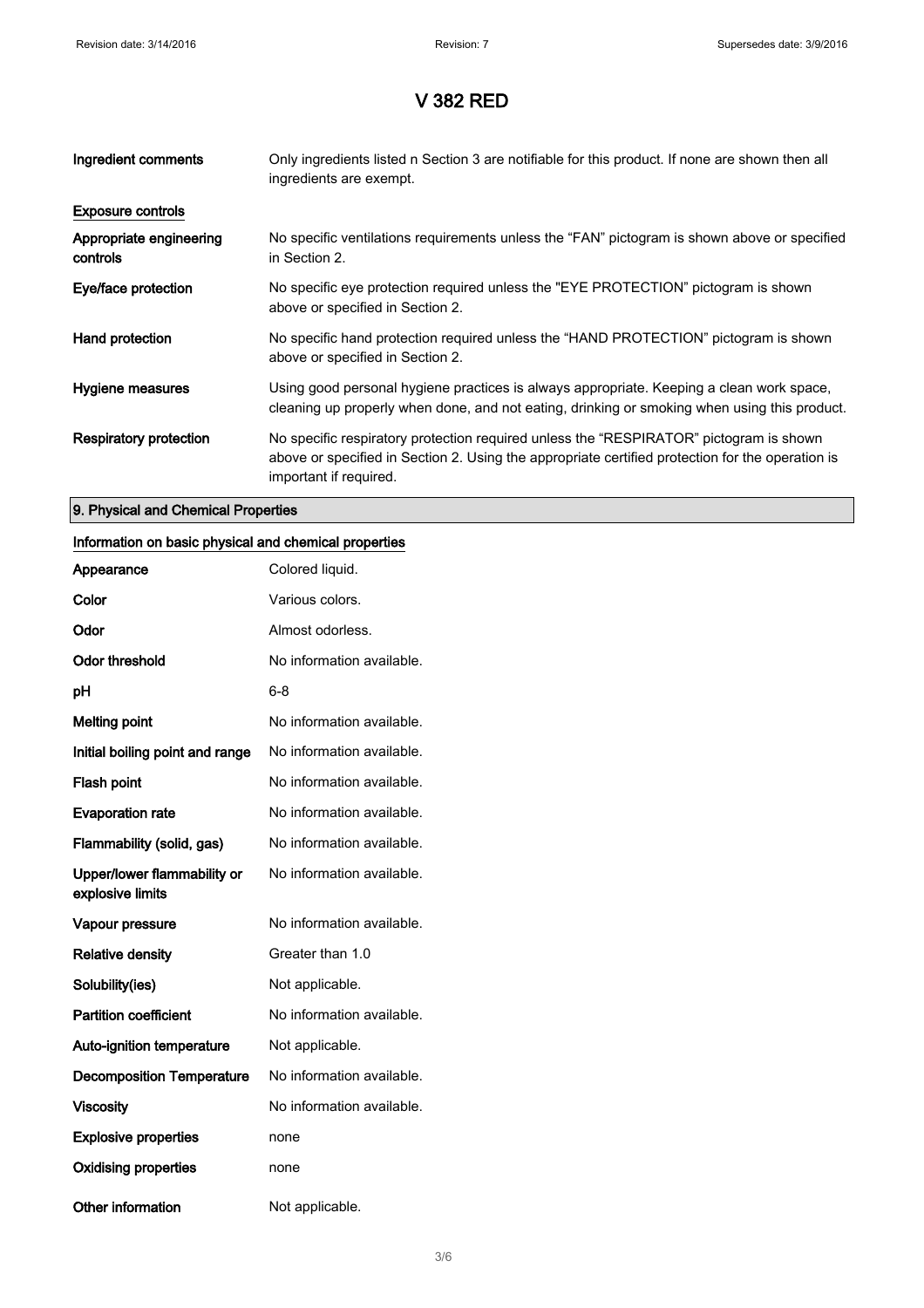| 10. Stability and reactivity                           |                                                                                                                                                                                                                                                |
|--------------------------------------------------------|------------------------------------------------------------------------------------------------------------------------------------------------------------------------------------------------------------------------------------------------|
| Reactivity                                             | There are no known reactivity hazards associated with this product.                                                                                                                                                                            |
| <b>Stability</b>                                       | No particular stability concerns.                                                                                                                                                                                                              |
| Possibility of hazardous<br>reactions                  | None known.                                                                                                                                                                                                                                    |
| <b>Conditions to avoid</b>                             | None known.                                                                                                                                                                                                                                    |
| <b>Materials to avoid</b>                              | None known.                                                                                                                                                                                                                                    |
| Hazardous decomposition<br>products                    | None known.                                                                                                                                                                                                                                    |
| 11. Toxicological information                          |                                                                                                                                                                                                                                                |
| Information on toxicological effects                   |                                                                                                                                                                                                                                                |
| <b>Toxicological effects</b>                           | Please read Section 2 thoroughly to understand the toxicological risks, (if any) and<br>precautions for safe use (if any).                                                                                                                     |
| Skin corrosion/irritation                              |                                                                                                                                                                                                                                                |
| <b>Skin sensitization</b><br><b>Skin sensitisation</b> | Based on available data the classification criteria are not met.                                                                                                                                                                               |
| Eye contact                                            | May cause temporary eye irritation.                                                                                                                                                                                                            |
| 12. Ecological Information                             |                                                                                                                                                                                                                                                |
| Ecotoxicity                                            | Please read Section 2 completely. If any environmental warnings such as; H411 or H412 are<br>listed in Section 2, please use appropriate procedures when disposing of product and<br>container. Do not put materials into waterways or sewers. |
| <b>Toxicity</b>                                        |                                                                                                                                                                                                                                                |
| <b>Toxicity</b>                                        | Please read Section 2 completely. If any environmental warnings such as; H411 or H412 are<br>listed in Section 2, please use appropriate procedures when disposing of product and<br>container. Do not put materials into waterways or sewers. |
| Persistence and degradability                          |                                                                                                                                                                                                                                                |
| Persistence and degradability                          | No data available.                                                                                                                                                                                                                             |
| Biodegradation                                         | Not inherently biodegradable.                                                                                                                                                                                                                  |
| <b>Bioaccumulative potential</b>                       |                                                                                                                                                                                                                                                |
| <b>Partition coefficient</b>                           | No information available.                                                                                                                                                                                                                      |
| Mobility in soil                                       |                                                                                                                                                                                                                                                |
| <b>Mobility</b>                                        | Semi-mobile.                                                                                                                                                                                                                                   |
| Results of PBT and vPvB assessment                     |                                                                                                                                                                                                                                                |
| Results of PBT and vPvB<br>assessment                  | This product does not contain any substances classified as PBT or vPvB.                                                                                                                                                                        |
| Other adverse effects                                  |                                                                                                                                                                                                                                                |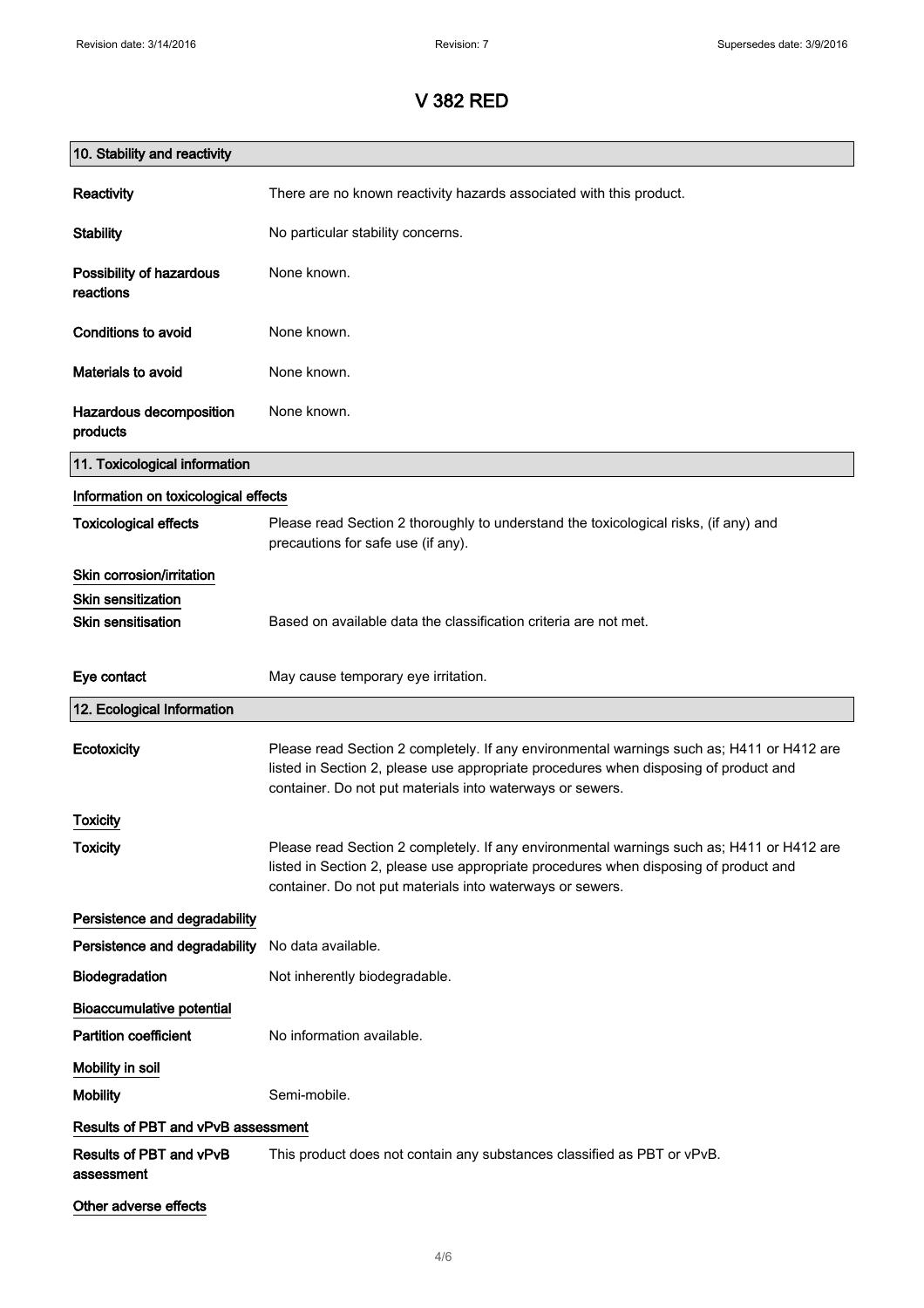| Other adverse effects                                                                          | None known.                                                                                                                                                                                         |
|------------------------------------------------------------------------------------------------|-----------------------------------------------------------------------------------------------------------------------------------------------------------------------------------------------------|
| 13. Disposal considerations                                                                    |                                                                                                                                                                                                     |
| Waste treatment methods                                                                        |                                                                                                                                                                                                     |
| <b>General information</b>                                                                     | Dispose of waste product or used containers in accordance with local regulations When<br>handling waste, the safety precautions applying to handling of the product should be<br>considered.        |
| 14. Transport information                                                                      |                                                                                                                                                                                                     |
| General                                                                                        | The product is not covered by international regulations on the transport of dangerous goods<br>(IMDG, IATA, DoT).                                                                                   |
| <b>UN Number</b>                                                                               |                                                                                                                                                                                                     |
| Not applicable.                                                                                |                                                                                                                                                                                                     |
| UN proper shipping name                                                                        |                                                                                                                                                                                                     |
| Not applicable.                                                                                |                                                                                                                                                                                                     |
| Transport hazard class(es)                                                                     |                                                                                                                                                                                                     |
| No transport warning sign required.                                                            |                                                                                                                                                                                                     |
| Packing group                                                                                  |                                                                                                                                                                                                     |
| Not applicable.                                                                                |                                                                                                                                                                                                     |
| <b>Environmental hazards</b>                                                                   |                                                                                                                                                                                                     |
| <b>Environmentally Hazardous Substance</b>                                                     | Please refer to Section 2 for any environmental hazards associated with this product. If H411/H412 warnings are shown then<br>please verify packaging and labeling requirements for larger volumes. |
| Special precautions for user                                                                   |                                                                                                                                                                                                     |
| Not applicable.                                                                                |                                                                                                                                                                                                     |
| Transport in bulk according to Not applicable.<br>Annex II of MARPOL 73/78<br>and the IBC Code |                                                                                                                                                                                                     |
| 15. Regulatory information                                                                     |                                                                                                                                                                                                     |
| <b>US State Regulations</b><br>None of the ingredients are listed or exempt.                   | California Proposition 65 Carcinogens and Reproductive Toxins                                                                                                                                       |
| Inventories                                                                                    |                                                                                                                                                                                                     |
| Canada - DSL/NDSL                                                                              |                                                                                                                                                                                                     |
| All the ingredients are listed or exempt.                                                      |                                                                                                                                                                                                     |
| <b>US-TSCA</b><br>All the ingredients are listed or exempt.                                    |                                                                                                                                                                                                     |
| US - TSCA 12(b) Export Notification                                                            |                                                                                                                                                                                                     |

All the ingredients are listed or exempt.

16. Other information